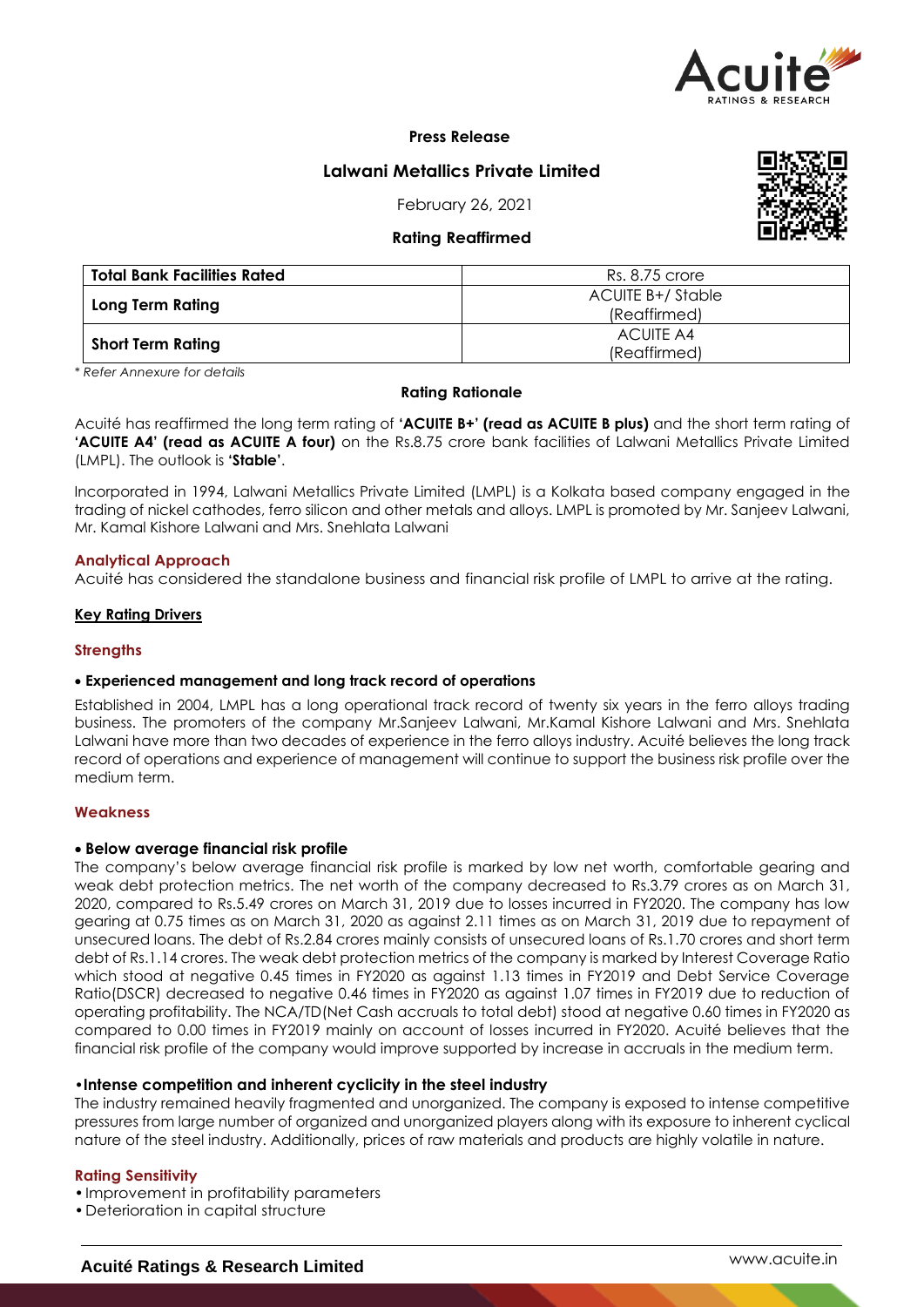

## **Material Covenants**

None

#### **Liquidity Profile: Stretched**

The company's liquidity is stretched marked by negative cash accruals of Rs.1.70 crores in FY2020. However, there were no major debt repayments during the previous financial year. The current ratio stood at 1.80 times as on March 31,2020 as compared to 4.32 times as on March 31, 2019. The unencumbered cash and bank balances stood at Rs.0.13 crores as on March 31, 2020 against Rs.0.67 crores as on March 31, 2019. However, the bank limit remains utilized at 57 percent over six months ended on December, 2020. The company has neither availed any loan moratorium nor has availed a covid loan. Acuité believes that the liquidity of the company will improve supported by increase in accruals in the medium term.

#### **Outlook: Stable**

Acuité believes that the company will maintain a 'Stable' outlook over the medium term on account of the extensive experience of the promoters. The outlook may be revised to 'Positive' if the company achieves substantial improvement in its financial risk profile. Conversely, the outlook may be revised to 'Negative' in case of a steep decline in revenues and profitability or financial risk profile leading to further deterioration in liquidity.

#### **About the Rated Entity - Key Financials**

|                               | Unit    | FY20(Actual) | FY19(Actual) |
|-------------------------------|---------|--------------|--------------|
| Operating Income              | Rs. Cr. | 45.33        | 52.61        |
| PAT                           | Rs. Cr. | (1.70)       | 0.05         |
| PAT Margin                    | (%)     | (3.75)       | 0.09         |
| Total Debt/Tangible Net Worth | Times   | 0.75         | 2.11         |
| PBDIT/Interest                | Times   | (0.45)       | 1.131        |

# **Status of non-cooperation with previous CRA (if applicable)**

None

# **Any other information**

Not Applicable

### **Applicable Criteria**

- •Application of Financial Ratios and Adjustments: https://www.acuite.in/view-rating-criteria-53.htm
- •Default Recognition -https://www.acuite.in/view-rating-criteria-52.htm
- •Trading Entities- https://www.acuite.in/view-rating-criteria-61.htm

### **Note on complexity levels of the rated instrument**

https://www.acuite.in/view-rating-criteria-55.htm

### **Rating History (Upto last three years)**

| Date          | Name of Instrument /<br><b>Facilities</b> | <b>Term</b>       | Amount (Rs. Cr.) | <b>Ratings / Outlook</b>                           |
|---------------|-------------------------------------------|-------------------|------------------|----------------------------------------------------|
| 08-July-2020  | Cash Credit                               | Long Term         | 1.20             | <b>ACUITE B+</b><br>(Downgraded<br>and Indicative) |
|               | Letter of Credit                          | <b>Short Term</b> | 7.50             | <b>ACUITE A4</b><br>(Indicative)                   |
|               | <b>Bank Guarantee</b>                     | <b>Short Term</b> | 0.05             | <b>ACUITE A4</b><br>(Indicative)                   |
| 30-April-2019 | Cash Credit                               | Long Term         | 1.20             | <b>ACUITE BB-</b><br>(Reaffirmed)                  |
|               | Letter of Credit                          | <b>Short Term</b> | 7.50             | <b>ACUITE A4</b><br>(Reaffirmed)                   |
|               | <b>Bank Guarantee</b>                     | Short Term        | 0.05             | <b>ACUITE A4</b><br>(Reaffirmed)                   |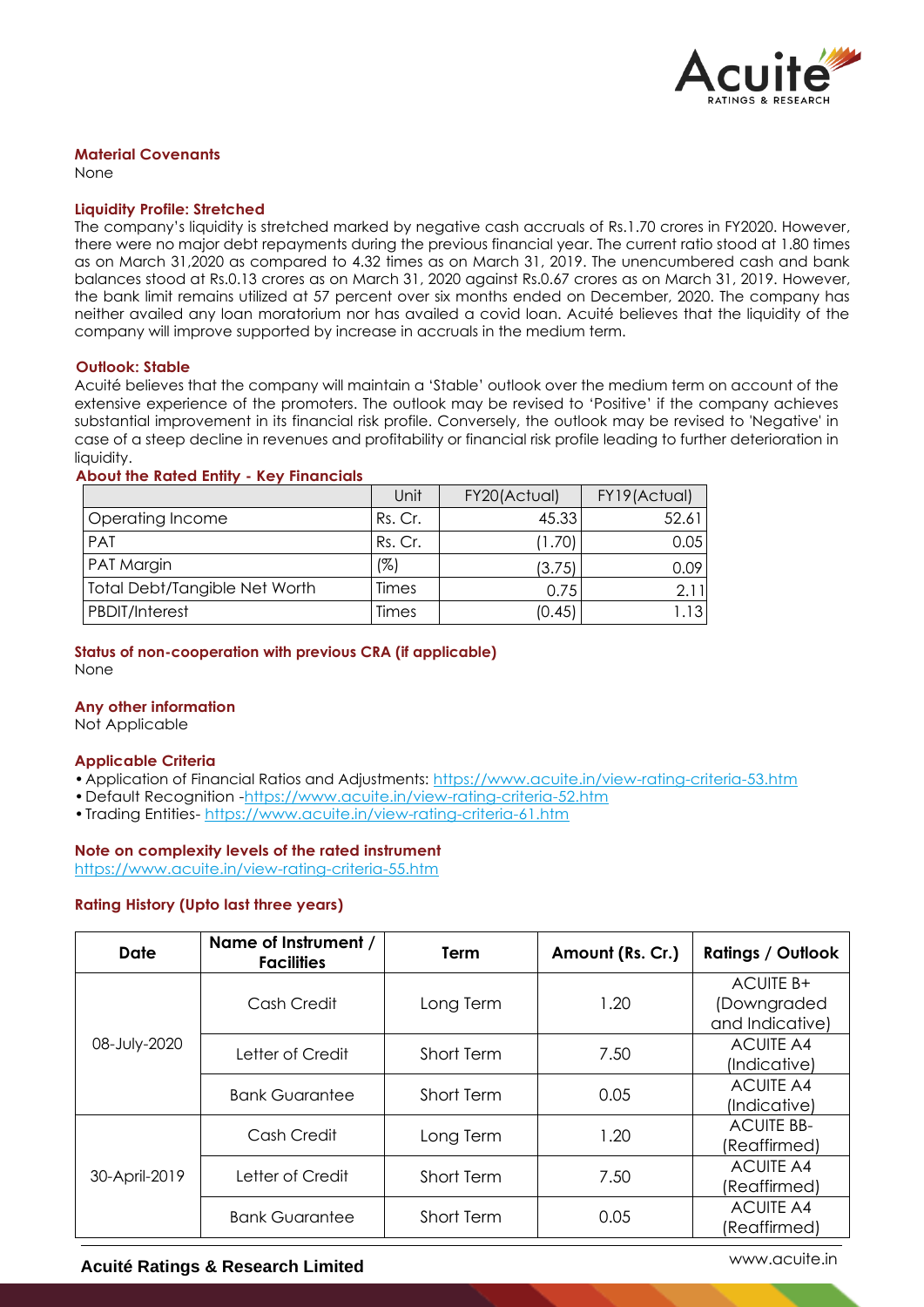

| 21-Nov-2018 | Cash Credit           | Long Term  | 1.20 | <b>ACUITE BB-</b><br>/Stable     |
|-------------|-----------------------|------------|------|----------------------------------|
|             |                       |            |      | (Indicative)                     |
|             | Letter of Credit      | Short Term | 7.50 | <b>ACUITE A4</b><br>(Indicative) |
|             | <b>Bank Guarantee</b> | Short Term | 0.05 | <b>ACUITE A4</b><br>(Indicative) |

# **\*Annexure – Details of instruments rated**

| Name of the<br><b>Facilities</b> | Date of<br><b>Issuance</b> | Coupon<br>Rate           | Maturity<br>Date | Size of the<br><b>Issue</b><br>(Rs.) Crore) | <b>Ratings/Outlook</b>                  |
|----------------------------------|----------------------------|--------------------------|------------------|---------------------------------------------|-----------------------------------------|
| Cash Credit                      | Not<br>Available           | Not<br>Applicable        | Not<br>Available | 1.20                                        | <b>ACUITE B+/Stable</b><br>(Reaffirmed) |
| Letter of Credit                 | Not<br>Available           | <b>Not</b><br>Applicable | Not<br>Available | 7.50                                        | <b>ACUITE A4</b><br>(Reaffirmed)        |
| <b>Bank Guarantee</b>            | Not<br>Available           | <b>Not</b><br>Applicable | Not<br>Available | 0.05                                        | <b>ACUITE A4</b><br>(Reaffirmed)        |

# **Contacts**

| Analytical                                         | <b>Rating Desk</b>      |
|----------------------------------------------------|-------------------------|
| Pooja Ghosh                                        | Varsha Bist             |
| Head - Corporate and Infrastructure Sector Ratings | Senior Manager - Rating |
| Tel: 033-66201203                                  | Desk Tel: 022-49294011  |
| pooja.ghosh@acuite.in                              | rating.desk@acuite.in   |
| Shubham Ghosh                                      |                         |
| <b>Analyst - Rating Operations</b>                 |                         |
| Tel: 033-66201212                                  |                         |
| shubham.ghosh@acuite.in                            |                         |

## **About Acuité Ratings & Research:**

Acuité Ratings & Research Limited is a full-service Credit Rating Agency registered with the Securities and Exchange Board of India (SEBI). The company received RBI Accreditation as an External Credit Assessment Institution (ECAI), for Bank Loan Ratings under BASEL-II norms in the year 2012. Since then, it has assigned more than 6,000 credit ratings to various securities, debt instruments and bank facilities of entities spread across the country and across a wide cross section of industries. It has its Registered and Head Office in Mumbai.